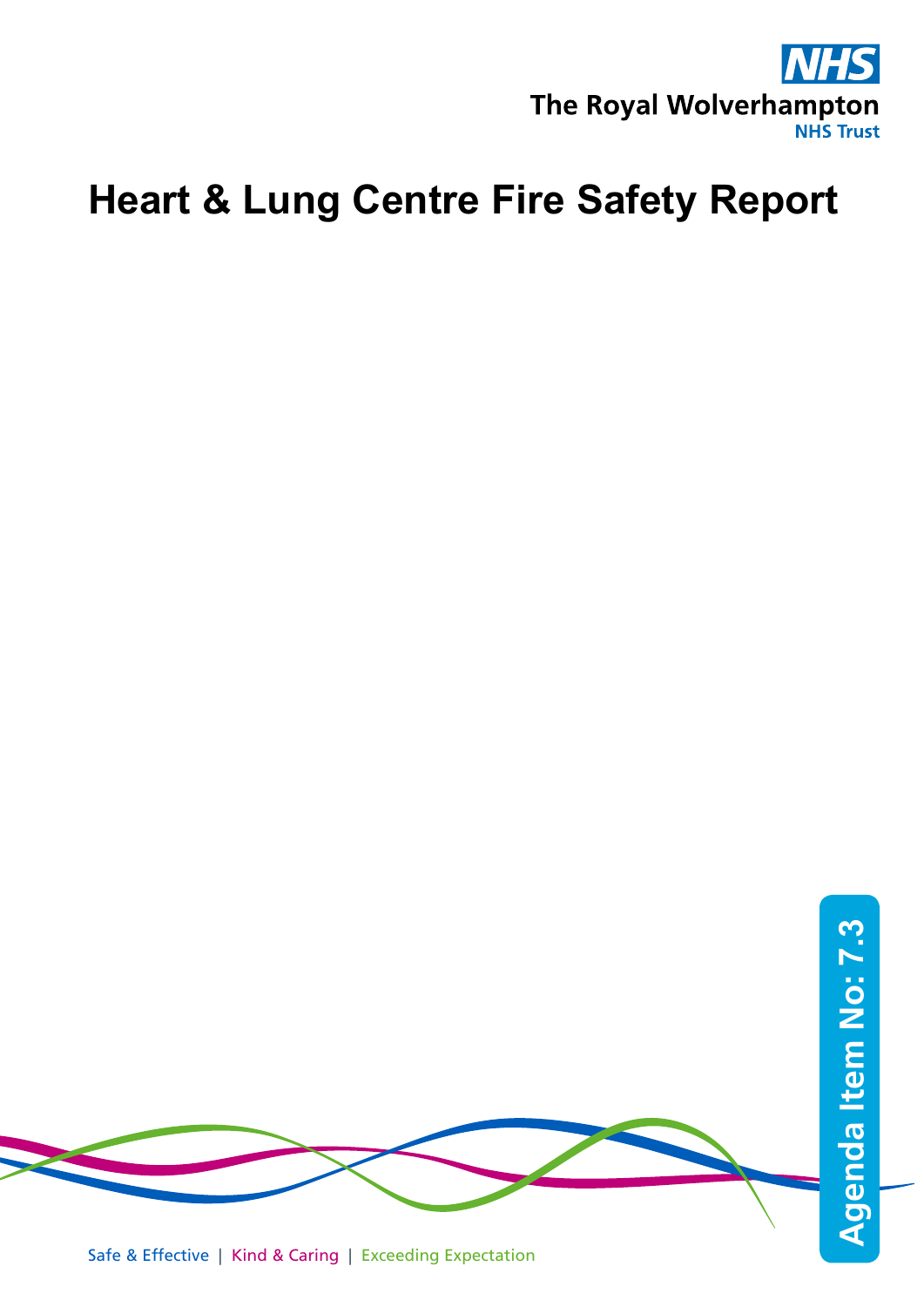## The Royal Wolverhampton NHS Trust



| <b>Trust Board Report</b>                                              |                                                                                                                                                                                                                                                                                                                                                                            |
|------------------------------------------------------------------------|----------------------------------------------------------------------------------------------------------------------------------------------------------------------------------------------------------------------------------------------------------------------------------------------------------------------------------------------------------------------------|
| <b>Meeting Date:</b>                                                   | 29 January 2018                                                                                                                                                                                                                                                                                                                                                            |
| Title:                                                                 | Heart & Lung Centre Fire Safety Report                                                                                                                                                                                                                                                                                                                                     |
| <b>Executive Summary:</b>                                              | This report provides an update with regards to Fire Safety at the Heart &<br>Lung Centre in response to the NHSI requirements after Grenfell Tower<br>fire.                                                                                                                                                                                                                |
| <b>Action Requested:</b>                                               | For information and to accept the Fire Safety Group recommendations.                                                                                                                                                                                                                                                                                                       |
| <b>Report of:</b>                                                      | Keith Massen, Fire Safety Manager<br>on behalf of Gwen Nuttall, Chief Operating Officer                                                                                                                                                                                                                                                                                    |
| Author:<br><b>Contact Details:</b>                                     | Tel 01902 307999 Ext 8159<br>Email keith.massen@nhs.net                                                                                                                                                                                                                                                                                                                    |
| <b>Links to Trust</b><br><b>Strategic Objectives</b>                   |                                                                                                                                                                                                                                                                                                                                                                            |
| <b>Resource</b><br>Implications:                                       | Revenue:<br>Capital: possible Capital implications to be determined<br>Workforce:<br>Funding Source:                                                                                                                                                                                                                                                                       |
| <b>Equality and</b><br><b>Diversity</b><br><b>Assessment</b>           | (Include here details as to the equality and diversity impact of the recommendation (if any),<br>specifically in relation to the Protected Characteristics under the Public Sector Equality Duty, namely<br>age, disability, gender reassignment, pregnancy and maternity, marriage and civil partnership, race,<br>religion and belief, sex, and sexual orientation)      |
| <b>Risks: BAF/TRR</b><br>(describe risk and current<br>risk score)     | Currently sits on the Trust Risk register as an Amber Risk                                                                                                                                                                                                                                                                                                                 |
| <b>Public or Private:</b><br>(with reasons if private)                 | Public                                                                                                                                                                                                                                                                                                                                                                     |
| <b>References:</b><br>(eg from/to other committees)                    | Ratified by Fire Safety Group                                                                                                                                                                                                                                                                                                                                              |
| Appendices/<br>References/<br><b>Background Reading</b>                | Risk Mitigation 4 Stage Plan                                                                                                                                                                                                                                                                                                                                               |
| <b>NHS Constitution:</b><br>(How it impacts on any<br>decision-making) | In determining this matter, the Board should have regard to the Core<br>principles contained in the Constitution of:<br>Equality of treatment and access to services<br>4<br>÷<br>High standards of excellence and professionalism<br>Service user preferences<br>4<br>Cross community working<br><b>Best Value</b><br>Accountability through local influence and scrutiny |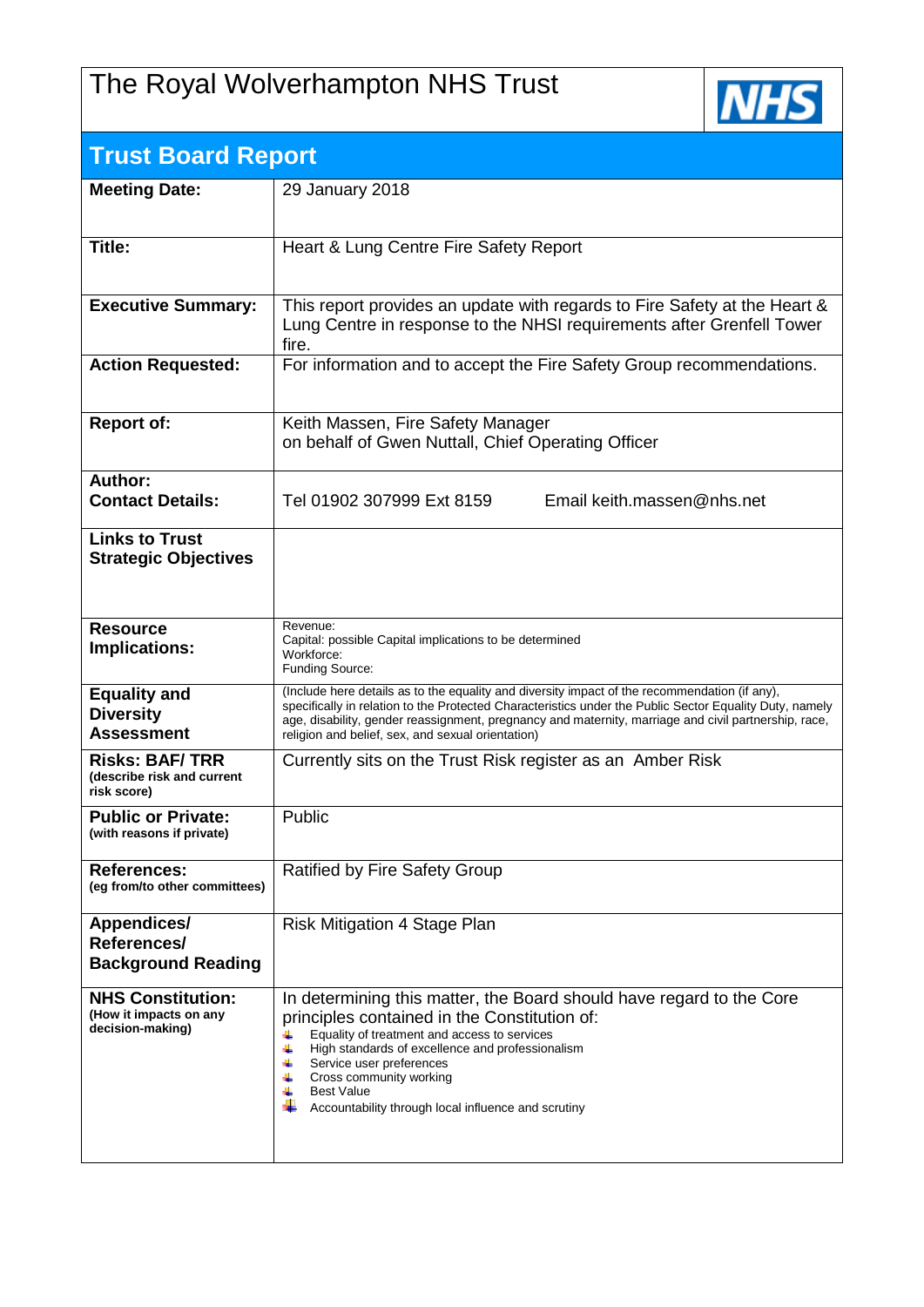The Grenfell Tower fire broke out on  $14<sup>th</sup>$  June 2017 at the 24 -storey Grenfell Tower block in West London. It is believed that the fire started accidentally in a fridge freezer on the fourth floor. The rapid growth of the fire is thought to have been accelerated by the building exterior cladding, 71 residents lost their lives as a consequence.

The immediate response from the Cabinet Office (DCLG), following the fire, required all public sector estates, because of the potential flaws in aluminium composite cladding (ACM) to carry out building safety checks, and where identified to send a sample to the Building Research Establishment (BRE) for testing.

NHS Improvement (nominated by DCLG) wrote to all trusts and foundation trusts in June to ask for urgent fire checks to be carried out. RWT identified and submitted two cladding samples for testing (UECC and Heart and Lung Centre). Whilst awaiting the outcome, this trust implemented extra fire safety measures and liaised with the fire service.

The test results concluded that only the sample cladding panel from 'The Heart and Lung Centre' had failed. A further eight Trusts had buildings with cladding installed similar to that of Grenfell.

RWT submitted its initial 'risk mitigation' plan (4 Stage Plan) to NHSI providing written evidence that sufficient measures had been implemented to minimise the risk to patients, visitors and staff from the risks related to cladding (ACM) and after consultation with fire service and NHSI agreed that the safest and most appropriate course of action was to continue to treat patients in the building.

A further more comprehensive plan was submitted on the  $25<sup>th</sup>$  September 2017 providing salient information appertaining to the training of staff, fire response, mass evacuation procedures, removal of cladding, Trust Board analysis and an independent report from a third party accredited fire engineer. (See summary below).

The recommendation from the report (endorsed by the Fire Service) is still to continue mitigating the risk with an augmented fire service response, and not to remove any cladding until the investigation report into the cause of the Grenfell Tower fire is fully understood

Fire Safety Group endorsed this recommendation at their meeting on the  $21^{st}$  of November 2017.

Note:

The Grenfell Tower Public Enquiry will include an independent review of the Building Regulations and Fire Safety, led by Dame Judith Hackett the outcome is due to be released in spring 2018, however an interim report is anticipated to be available later this year.

### **Stage 1 – Extra fire safety measures implemented to mitigate the risk, during the testing phase**

- Application of parking Restrictions outside of the building
- Revised controls for waste management to prevent build u of combustibles
- Inspection of all fire escape routes
- Increased level of security patrols and surveillance
- Review of all associated fire risk assessments
- Review Trust fire response procedures
- Enhanced fire service response to the building (4 tenders and aerial ladder)
- CEO endorsement following meeting with West Midlands Fire Service